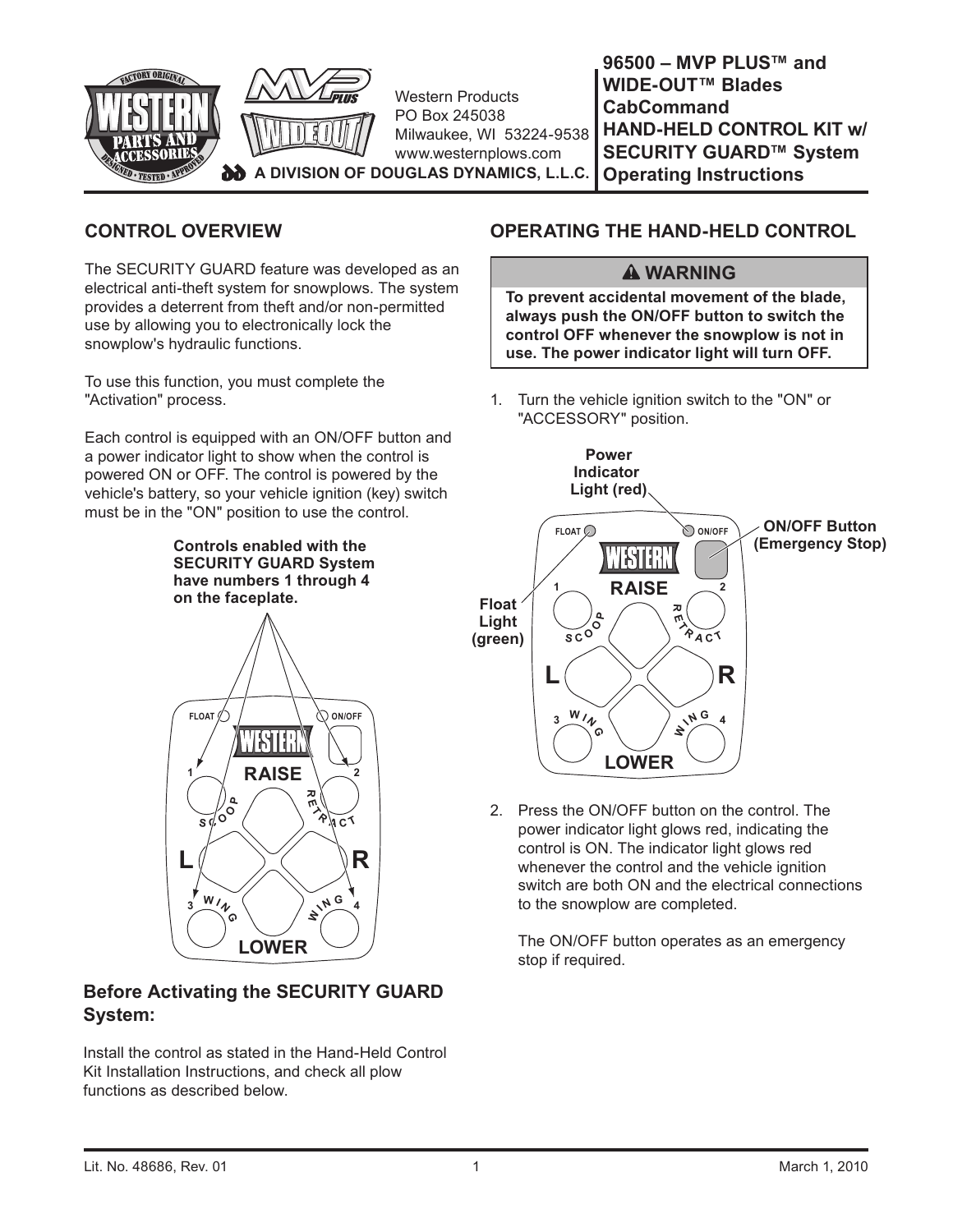# **Function Time-Outs**

All control functions, except LOWER/FLOAT, time out (stop) automatically after a period of time. This is to limit the amount of electrical energy required from the vehicle.

While the operation of the MVP PLUS™ and WIDE-OUT™ controls are the same, the time-outs vary by function.

**NOTE: If control function times out before desired blade movement is complete, release button and press again.**

### **Automatic Shutdown**

The control will automatically turn OFF after being idle for 20 minutes. To reactivate the control after a shutdown, press the ON/OFF button.

### **Smooth Stop**

The control automatically allows the blade to coast to a stop when the button is released. This results in smoother operation, reduces the shock to the hydraulic system and increases hose and valve life.



# **Control Functions**

#### **Raise, Lower, Float, Angle**

The four diamond-shaped buttons in the center of the control face, when pressed, will result in the following blade movements:

| <b>Function</b>       | <b>Description of Operation</b>                                                                                                                                                                                                                                                                                                                                            |
|-----------------------|----------------------------------------------------------------------------------------------------------------------------------------------------------------------------------------------------------------------------------------------------------------------------------------------------------------------------------------------------------------------------|
| <b>RAISE</b>          | Press this button to raise snowplow and<br>cancel FLOAT mode. Function times out after<br>4.0 (MVP PLUS) or 3.5 seconds (WIDE-OUT).                                                                                                                                                                                                                                        |
| <b>LOWER</b>          | Press this button to lower snowplow. Release<br>button to stop blade at desired height.                                                                                                                                                                                                                                                                                    |
| <b>FI OAT</b>         | Press LOWER button and hold 3/4 second to<br>activate this mode. The float indicator light in<br>the upper right corner of the control face will<br>illuminate. The blade will lower to the ground<br>surface and follow the contour of the surface<br>as it dips or raises. Function does not time<br>out; however, control will shut down after<br>20 minutes of nonuse. |
|                       | Press RAISE button momentarily to cancel<br>FI OAT.                                                                                                                                                                                                                                                                                                                        |
|                       | With wings in a straight line, press L button<br>to move both wings to angle left position.<br>Left wing retracts while right wing extends to<br>(Angle Left) cast snow to driver's left side. Function times<br>out after 3.0 (MVP PLUS) or 3.25 seconds<br>(WIDE-OUT).                                                                                                   |
| R<br>(Angle<br>Right) | With wings in a straight line, press R button<br>to move both wings to angle right position.<br>Right wing retracts while left wing extends to<br>cast snow to driver's right side. Function times<br>out after 3.0 (MVP PLUS) or 3.25 seconds<br>(WIDE-OUT).                                                                                                              |
| 184                   | Used to access the SECURITY GUARD™<br>system activation mode.                                                                                                                                                                                                                                                                                                              |
| 283                   | Used to clear the entered SECURITY GUARD<br>system code.                                                                                                                                                                                                                                                                                                                   |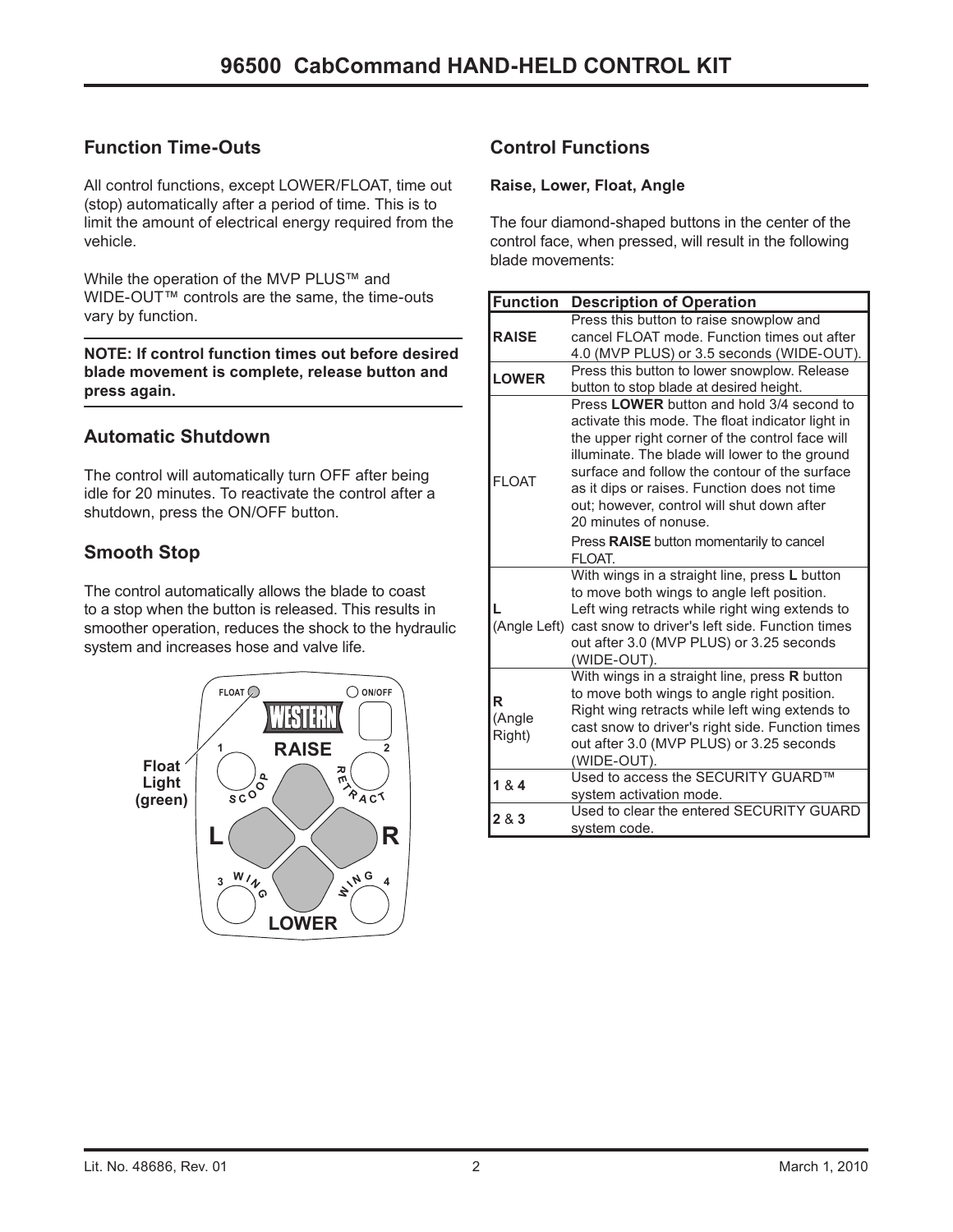### **Scoop/Retract Blade Position**



The two round buttons located to the left and right of the RAISE button move both wings at the same time into the following blade positions:

| Function       | <b>Description of Operation</b>              |
|----------------|----------------------------------------------|
| <b>SCOOP</b>   | Press this button to extend both wings       |
|                | forward into scoop position. Function times  |
|                | out after 5.0 (MVP PLUS™) or 5.5 seconds     |
|                | (WIDE-OUT™)                                  |
| <b>RETRACT</b> | Press this button to draw both wings into    |
|                | the fully retracted position. Function times |
|                | out after 3.0 (MVP PLUS) or 4.5 seconds      |
|                | (WIDE-OUT).                                  |

### **Wing Positions**



The two round buttons located to the left and right of the LOWER button move either wing independently of the other as described below.

| Function      | <b>Description of Operation</b>                                                                                                                                                                                                                                                                                                                                                                                                                                         |
|---------------|-------------------------------------------------------------------------------------------------------------------------------------------------------------------------------------------------------------------------------------------------------------------------------------------------------------------------------------------------------------------------------------------------------------------------------------------------------------------------|
|               | Press this button on left side of control to move<br>left wing. The first time button is pressed after<br>control is turned ON, or another function is                                                                                                                                                                                                                                                                                                                  |
| <b>LWING</b>  | used, wing will extend. Repeated use of the<br>same button, without using another function,<br>results in movement in opposite direction from<br>previous movement. Function times out after<br>3.0 (MVP PLUS), 3.25 (WIDE-OUT - IN) or                                                                                                                                                                                                                                 |
| <b>R WING</b> | 3.75 seconds (WIDE-OUT - OUT).<br>Press this button on right side of control to<br>move right wing. The first time button is pressed<br>after control is turned ON, or another function<br>is used, wing will extend. Repeated use of the<br>same button, without using another function,<br>results in movement in opposite direction from<br>previous movement. Function times out after<br>3.0 (MVP PLUS), 3.25 (WIDE-OUT - IN) or<br>3.75 seconds (WIDE-OUT - OUT). |

# **The SECURITY GUARD™ System**

**Activation & Establishing a 4-Digit Security Code**

**NOTE: The snowplow must be attached to the vehicle, and all the electrical connections must be connected prior to activating the security code function.**

- 1. Turn the vehicle ignition switch to the "ON" or "ACCESSORY" position. (It is not necessary to start the vehicle.)
- 2. Verify the control power indicator light is OFF. If the power indicator light is red, the control is ON. Press the ON/OFF button to switch the hand-held control OFF.
- 3. To activate the SECURITY GUARD mode, press the control #1 button four consecutive times, and then press the #4 button four consecutive times (sequence: 1, 1, 1, 1, 4, 4, 4, 4). The green float light will flash quickly and the red power indicator light will turn ON indicating the system is ready to accept your 4-digit security code.

 Enter your 4-digit security code by pressing any of the eight following buttons in any sequence: UP, DOWN, LEFT, RIGHT, 1, 2, 3 or 4.

 Once you have entered your 4-digit security code, the float light will stop flashing and the power indicator light will turn OFF. This indicates that your 4-digit security code is entered and stored in the SECURITY GUARD system.

4. Once a 4-digit security code is established and the plow/vehicle electrical connection are lost/disconnected, the SECURITY GUARD system will recognize any control that has been programmed with the same 4-digit security code. Any control not programmed with the correct 4-digit security code will require the user to enter the established security code before activating the snowplow (see the Manual Unlock procedure).

**NOTE: If the control is turned ON prior to completing the programming procedure, your 4-digit security code will be cancelled.**